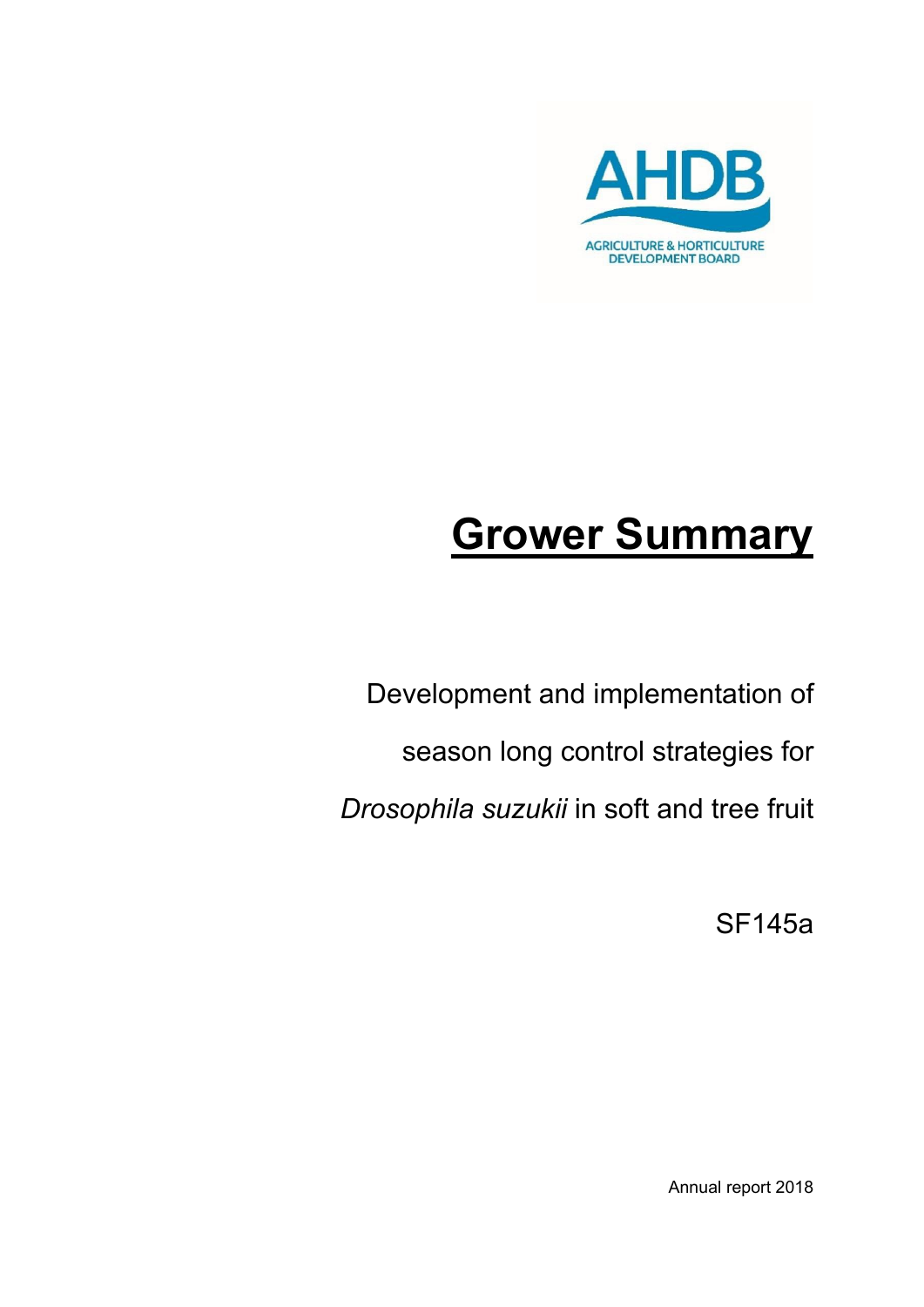| <b>Project title:</b>                                                     | Development and implementation of season long control<br>strategies for Drosophila suzukii in soft and tree fruit                                                                                          |
|---------------------------------------------------------------------------|------------------------------------------------------------------------------------------------------------------------------------------------------------------------------------------------------------|
| Project number:                                                           | <b>SF145a</b>                                                                                                                                                                                              |
| <b>Project leader:</b>                                                    | Michelle Fountain, NIAB EMR, New Road, East Malling,<br>Kent ME19 6BJ                                                                                                                                      |
| <b>Report:</b>                                                            | Annual report, Year 1, March 2018                                                                                                                                                                          |
| Previous report:                                                          | N/A                                                                                                                                                                                                        |
| Key staff:                                                                | Dr Michelle Fountain, Maddie Cannon, Francesco Maria<br>Rogai, Luca Csokay, Sebastian Hemer, Alvaro Delgado,<br>Umberto Rosolia, Dr Ralph Noble, Andreja Dobrovin-<br>Pennington, Dr Phil Brain (NIAB EMR) |
|                                                                           | David Hall, Dudley Farman (NRI)                                                                                                                                                                            |
|                                                                           | Alison Dolan, Gaynor Malloch (JHI)                                                                                                                                                                         |
| <b>Key collaborators</b>                                                  | <b>Berry Gardens</b>                                                                                                                                                                                       |
| Location of project:                                                      | <b>NIAB EMR</b>                                                                                                                                                                                            |
| <b>Industry Representative:</b>                                           | Marion Regan, Hugh Lowe Farms                                                                                                                                                                              |
| Date project commenced:                                                   | 01 April 2017                                                                                                                                                                                              |
| project completed (or 31 March 2021<br>Date<br>expected completion date): |                                                                                                                                                                                                            |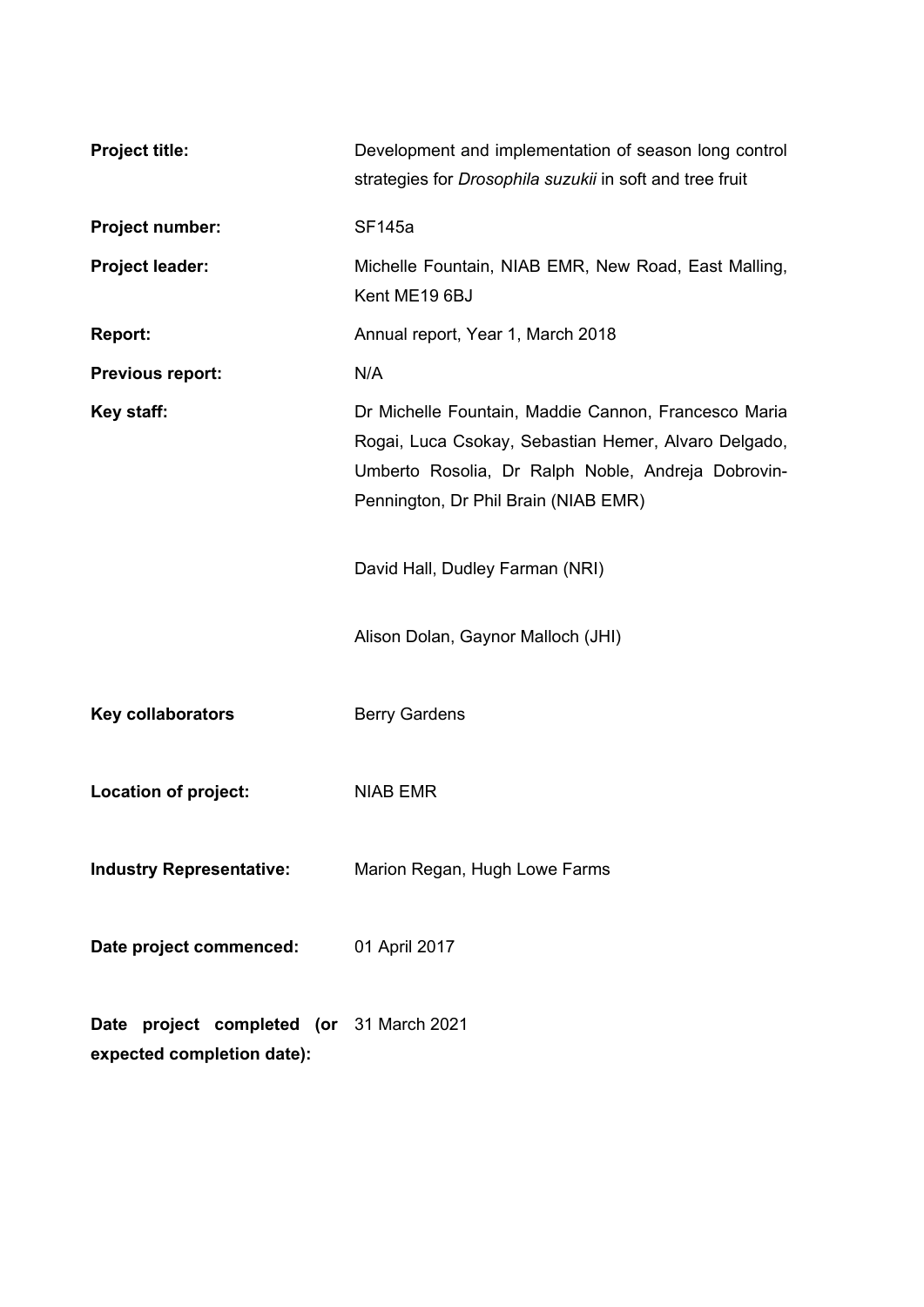## **DISCLAIMER**

*While the Agriculture and Horticulture Development Board seeks to ensure that the information contained within this document is accurate at the time of printing, no warranty is given in respect thereof and, to the maximum extent permitted by law the Agriculture and Horticulture Development Board accepts no liability for loss, damage or injury howsoever caused (including that caused by negligence) or suffered directly or indirectly in relation to information and opinions contained in or omitted from this document.* 

*© Agriculture and Horticulture Development Board [2016]. No part of this publication may be reproduced in any material form (including by photocopy or storage in any medium by electronic mean) or any copy or adaptation stored, published or distributed (by physical, electronic or other means) without prior permission in writing of the Agriculture and Horticulture Development Board, other than by reproduction in an unmodified form for the sole purpose of use as an information resource when the Agriculture and Horticulture Development Board or AHDB Horticulture is clearly acknowledged as the source, or in accordance with the provisions of the Copyright, Designs and Patents Act 1988. All rights reserved.*

*All other trademarks, logos and brand names contained in this publication are the trademarks of their respective holders. No rights are granted without the prior written permission of the relevant owners.* 

*[The results and conclusions in this report are based on an investigation conducted over a oneyear period. The conditions under which the experiments were carried out and the results have been reported in detail and with accuracy. However, because of the biological nature of the work it must be borne in mind that different circumstances and conditions could produce different results. Therefore, care must be taken with interpretation of the results, especially if they are used as the basis for commercial product recommendations.]*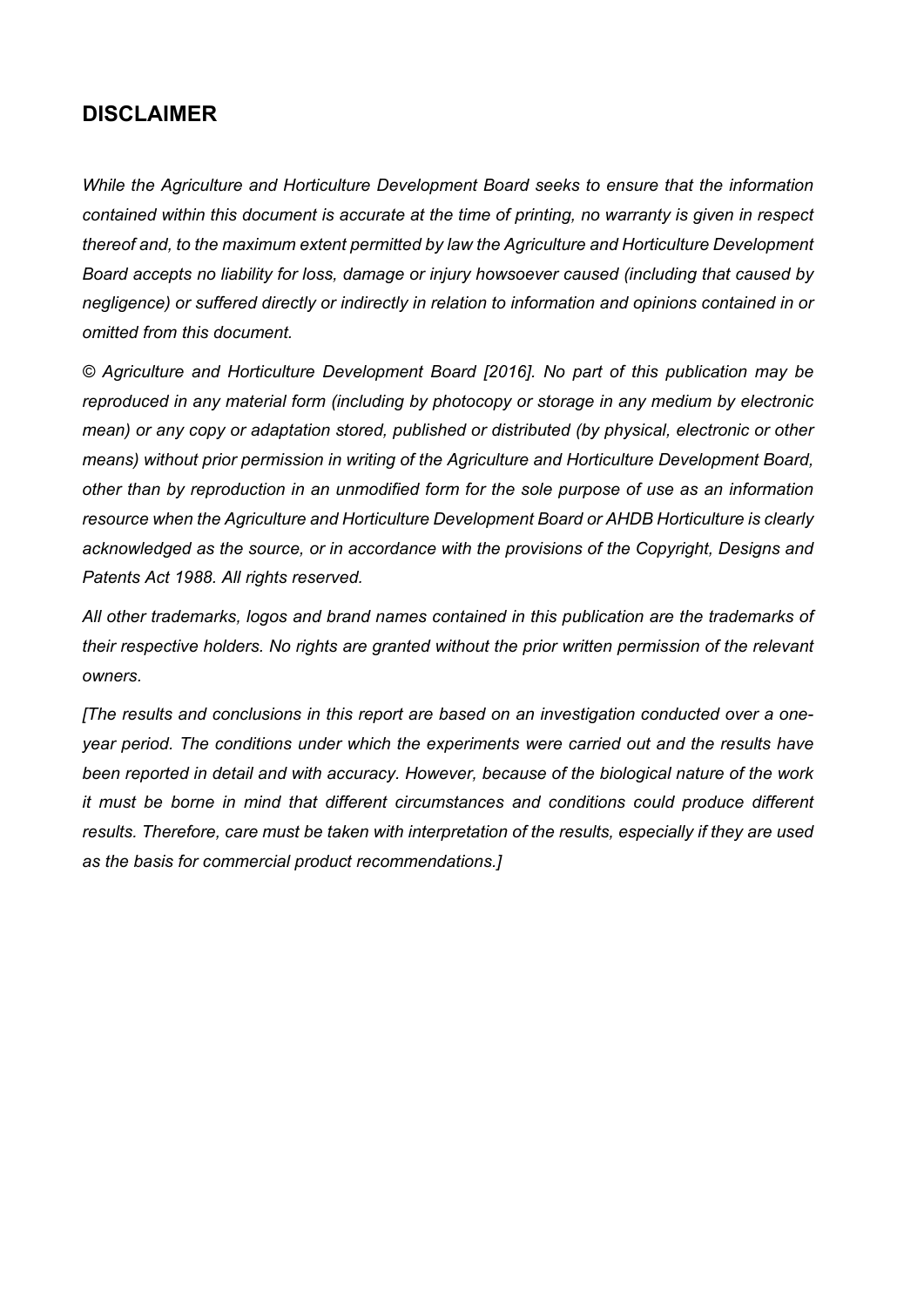# **AUTHENTICATION**

We declare that this work was done under our supervision according to the procedures described herein and that the report represents a true and accurate record of the results obtained.

#### **Michelle Fountain**

| Deputy Head of Pest and Pathogen Ecology        |  |
|-------------------------------------------------|--|
| NIAB EMR, New Road, East Malling, Kent ME19 6BJ |  |
|                                                 |  |

## **Report authorised by:**

| <b>Marion Regan</b>            |                   |
|--------------------------------|-------------------|
| <b>Industry Representative</b> |                   |
| <b>Hugh Lowe Farms</b>         |                   |
|                                | Date .10 Apr 2018 |
|                                |                   |
| [Name]                         |                   |
| [Position]                     |                   |
| [Organisation]                 |                   |
|                                |                   |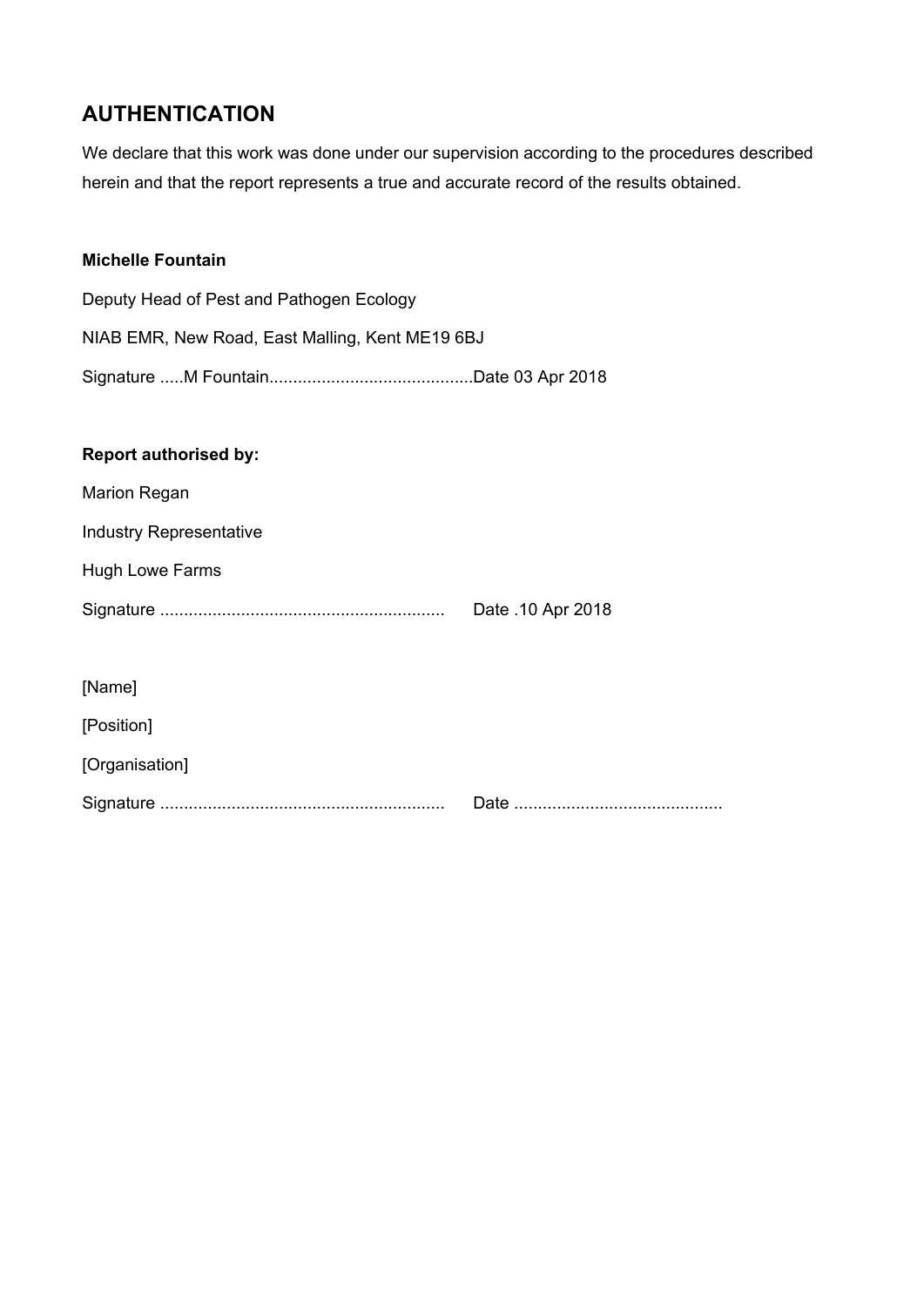# **GROWER SUMMARY**

Development and implementation of season long control strategies for *Drosophila suzukii* in soft and tree fruit

#### **Headlines**

- Trap catches of SWD continued to increase in traps in most regions of the UK
- The components of a 'Push-Pull' system have shown promise and will be tested in 2018
- Advances have been made with a feeding bait which increases mortality and reduces egg laying when combined with a low dose of crop protection product.
- A fortnightly spray programme was as effective at controlling SWD in cherry as weekly sprays when combined with insect mesh.
- The potential for SWD to feed on the extra-floral nectaries of cherry leaves lasts until the leaves senesce in late summer.

#### **Background and expected deliverables**

The Asiatic vinegar fly *Drosophila suzukii* (spotted wing drosophila, SWD) invaded the UK in 2012. It has increased in numbers from year to year and has become a key pest of stone and soft fruits. It has the potential to cause significant fruit damage and growers incur significant increases in production costs in gaining control. The spread of *D. suzukii* across Europe has strongly disrupted existing and developing IPM control strategies in all countries. Growers currently control the pest with sprays of plant protection products (PPPs), some of which are broad spectrum. This causes a reduction in beneficial arthropod populations, disrupting their ecological contribution in keeping pests below economic threshold values. Repeated use of a limited number of active ingredients to control SWD could accelerate resistance development.

In Europe and North America, initial research projects on *D. suzukii* are coming to an end (projects IPMDROS, DROSKII and DROPSA). The aim of these projects was to create new knowledge and understanding of the damage and losses on fruit crops resulting from *D. suzukii* activity, studying its biology and evaluating control methods. This AHDB project builds on international progress and on AHDB funded work in project SF145. It focuses on practical development and elaboration of new control technologies that can be used by UK farmers within the short to medium term.

To this end, six project objectives have been set up and this Grower Summary will report on these objectives worked upon in Year 1.

1. Continue to monitor populations of *D. suzukii* in England and Scotland with additional habitat evaluation in Scotland

- 2. Develop and optimise a push/pull system using repellents and attract and kill strategies
- 3. Further develop, optimise and test bait sprays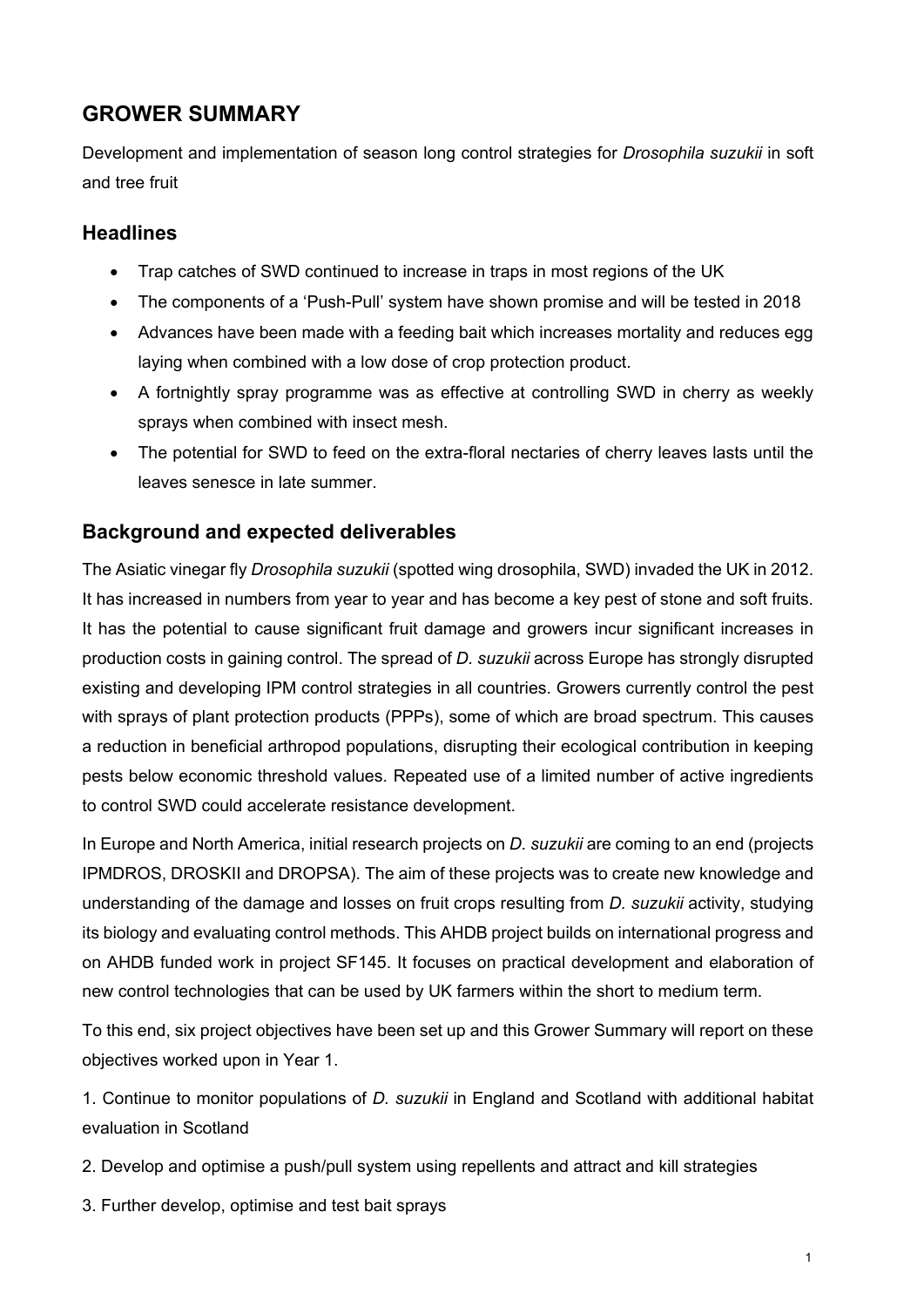- 4. Investigate prolonging spray intervals for maximum effect using minimal applications
- 5. Integrate exclusion netting with other successful controls
- 6. Integrate approaches for season long control

This work is being led by Michelle Fountain and her entomology team at NIAB EMR in Kent in collaboration with Alison Dolan at the James Hutton Institute who is working with growers in the East of Scotland.

#### **Summary of the project and main conclusions in Year 1**

## **Objective 1.** *Continued National Monitoring of the populations of D. suzukii in Scotland and England*

Since the first detection of *D. suzukii* in the UK in 2012, populations of *D. suzukii* have continued to rise in most regions of England and there are more frequent reports of the pest being detected nationally and also in Ireland. In contrast to the general UK trend, populations in Scotland have been low since the pest was first detected in 2014.

In collaboration with Berry Gardens, in 2017, we continued to monitor in the main fruit growing regions with 57 traps across nine farms in England (Kent, Surrey, Herefordshire, Staffordshire, Northamptonshire, Yorkshire and Norfolk) and 40 traps on four farms in Scotland.

Monitoring traps were deployed in pairs, one in the centre and one at the edge of each crop. Pairs of traps were also deployed in a wooded area on each farm. The modified Biobest trap design and Cha-Landolt bait was used.

Activity-density of adult *D. suzukii* in the monitoring traps was higher in the spring (Mar-May) and late summer (Jul-Aug) of 2017 than in previous years. This correlated with increases in reported damage to early forced June bearer strawberry and cane fruits respectively, by the industry. The first peak autumn catch was almost a month earlier with catches in Nov-Dec almost double the trap catch (>800) from the previous highest recording in 2015/16. Peaks in Nov-Dec in 2015 corresponded with mild weather and a similar pattern was observed in Oct 2017. These autumn – winter peaks in activity are when the flies are in reproductive diapause in their winter-form. At this time, *D. suzukii* can be detected at 50 m height in suction traps (Rothamsted Research). This period coincides with depletion in egg laying resources and defoliation of trees. Decrease in trap catches during the summer months can be attributed to several causes. Traps tend to be less attractive than ripening crops. Numbers can be reduced by crop protection products and warmer weather can influence catches.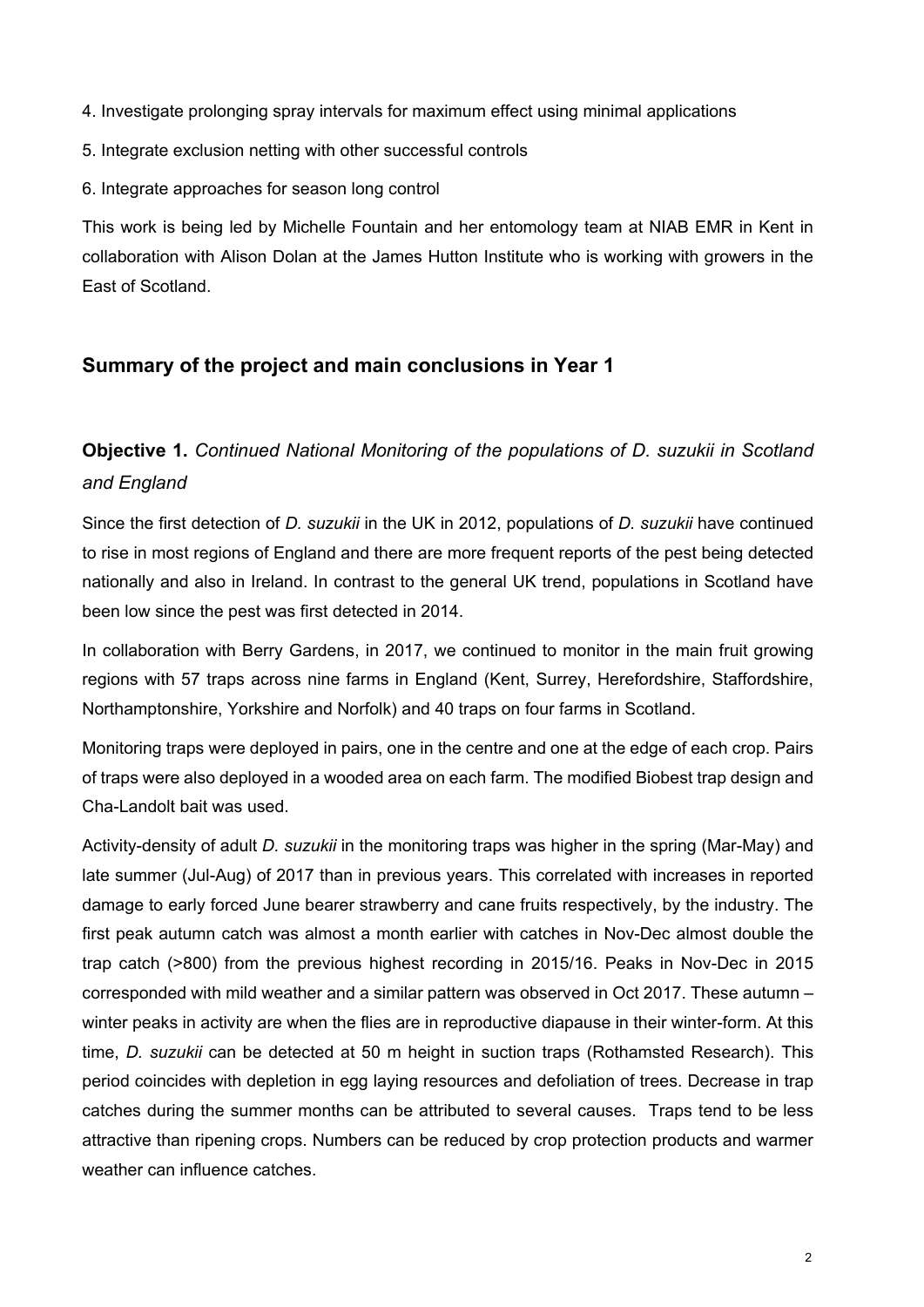Additional study sites, in Scotland, in 2017, caught very few *D. suzukii* although 'hotspots' were identified. Data showed similar trends suggesting that the national monitoring data set is representative of the *D. suzukii* density in Scotland. Very few *D. suzukii* emerged from unsprayed wild hosts suggesting that populations are still very low. Indeed no *D. suzukii* were detected until 9 August, with fecund females present through until November.

Data has been collated throughout the reporting period and regularly sent to the AHDB.

## **Objective 2.** *Develop and optimise a push/pull system using repellents and attract and kill strategies*

Potential repellents to deter *D. suzukii* laying eggs in fruits or discouraging adults from entering the cropping area were investigated in the previous project (SF 145). These were further investigated in 2017 alone or as a blend. Repellent methods are likely to be more effective in combination with other methods, such as Attract and Kill (A&K) technology to form a Push-Pull strategy; pushing away from the crop and pulling towards an attractant which would contain a distracting or fatal component. Therefore, further optimised the NIAB EMR / NRI prototype Falcon tube device including the design and the attractant formulation and compared this to a commercial trap currently undergoing approval. The control component in the prototype is enclosed within the inner surface of the device to minimise human exposure and environmental contamination including adverse effects on beneficial insects. Unlike 'mass traps', the A&K device is open ended and does not become saturated with dead flies which reduces high labour costs.

Two repellent experiments were done in an unsprayed cherry orchard at NIAB EMR. All six treatments were synthetic semio-chemical compounds and were coded. Repellents were dispensed from polyethylene sachets or rubber septa. Twenty sachets/septa were suspended evenly throughout each cherry tree (a plot) on 12 May and again on 13 July. Sentinel fruits were then deployed within the tree canopy and incubated for two weeks in a laboratory to test for the presence of *D. suzukii*. There were five replicates of each treatment in a randomised block design. Sentinel fruit were deployed on 15 and 22 May for the first experiment and 14 and 21 July for the second experiment. Only one *D. suzukii* emerged from sentinel strawberries in the blend treatment in the first experiment suggesting that a blend may be more effective than single components. However, *D. suzukii* was aggregated in only two blocks in the first experiment, removing the possibility of detecting a significant effect. *D. suzukii* was present throughout the cherry orchard in July but numbers were too high and plots probably too small to detect repellent effects.

In work to improve the A&K Falcon tube device (Figure A) we compared the NIAB / NRI device and attractant to a commercial standard. In a series of experiments set up in semi-field cages, 10 male and 10 female (3 – 12 days old), mated *D. suzukii*, from a laboratory culture, were introduced with the prototypes and mortality assessed 24 hours later. The lures used in the prototype were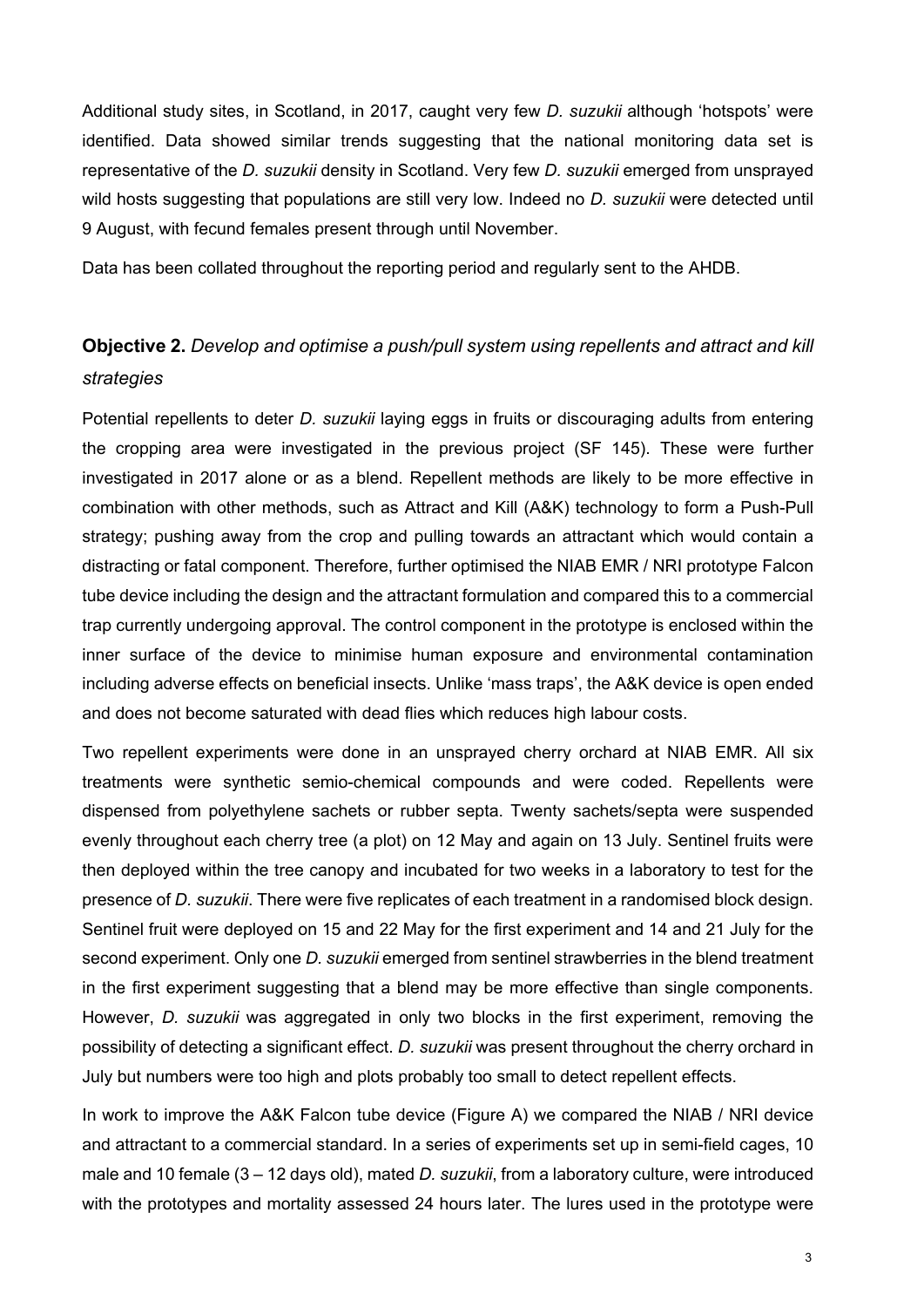separate half size sachets containing ethanol/ acetoin, acetic acid and methionol (provided by NRI) and referred to as mini Cha-Landolt. Experimental prototypes, with the exception of the untreated controls, were coated on the inside with a formulation of Decis (deltamethrin) or a field formulation of spinosad (Tracer). All experiments had seven replicates and manipulated the number or positioning of the entry holes and/or red colouration on the prototype devices.





The prototype Falcon tube devices, with Decis as killing agent, were as effective as the commercial trap in controlling *D. suzukii*. The devices give up to 30% kill of *D. suzukii* within 24 hours in these semi-field cage trials. The devices with eight holes on the red sections were more effective than devices with four holes on the clear part of the trap. However, increasing the number of holes on the device from eight to sixteen did not increase the efficacy.

In a third piece of work we aimed to improve and miniaturise the standard Cha-Landolt bait which is composed of the fermenting volatiles: ethanol, acetic acid, acetoin and methionol into a dry formulation removing the need for a liquid killing agent.

All tested formulations were compared to the standard Cha-Landolt lure; ethanol and acetic acid were dispensed from the drowning solution (300 ml) and/or the commercial Biobest "Dros'Attract" solution (300 ml). Dry formulations were dispensed in polyethylene sachets. Release of the four components of the Cha-Landolt blend from polyethylene sachets provides a practical "dry" alternative to the conventional liquid bait, as required for development of devices for control of *D. suzukii* by attract-and-kill and, particularly, lure-and-infect approaches. The standard sachet lure developed originally released ethanol and acetic acid at 1% and 10%, respectively, of the rates from the liquid Cha-Landolt lure and require changing every six weeks rather than weekly.

The attractiveness of the standard sachet lure was not affected by increasing the release rates of ethanol or acetic acid, or by reducing the release rate of ethanol to one quarter. However, the attractiveness of the standard sachet lure can be increased by increasing the release rate of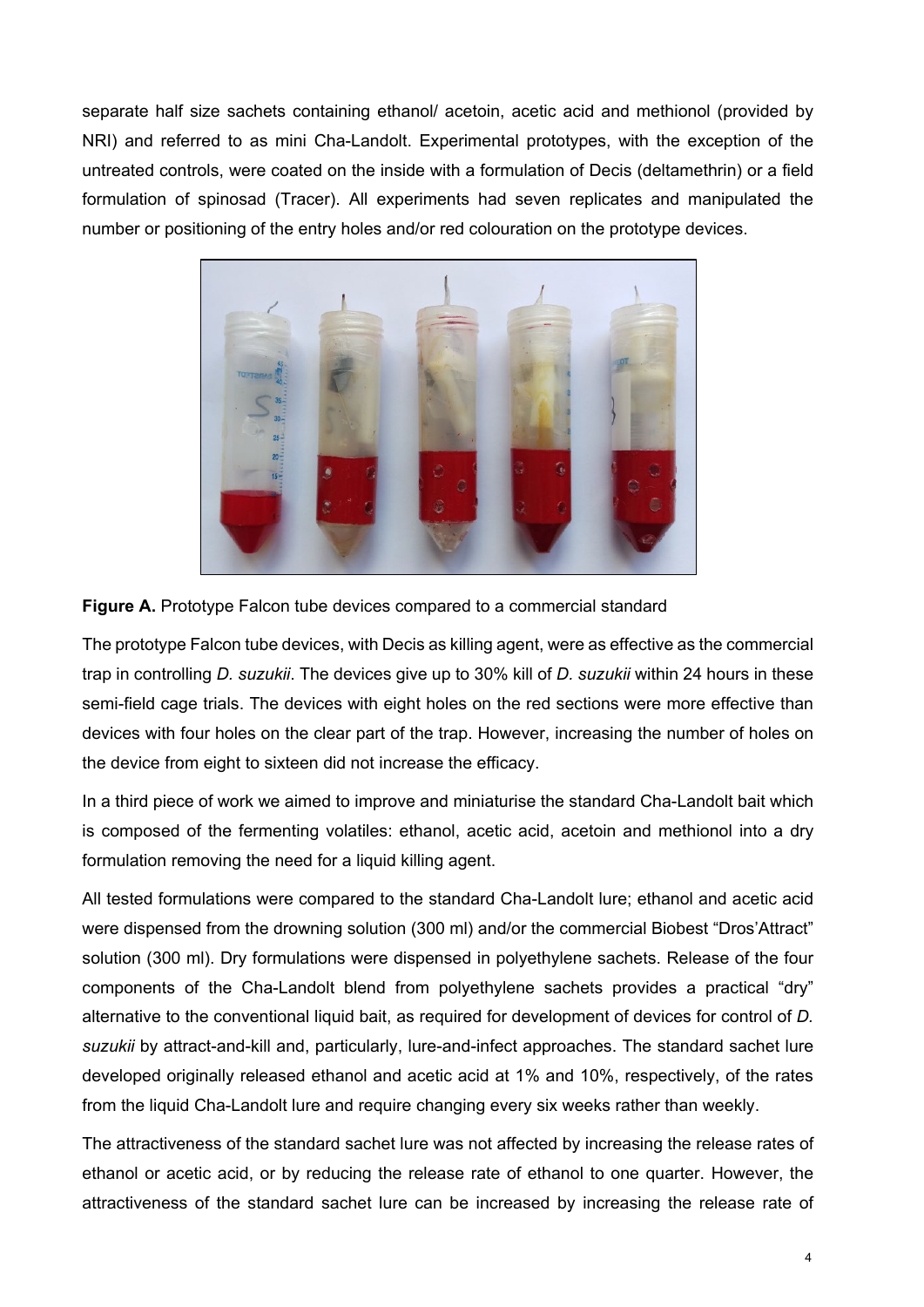acetoin by four times to approximately 32 mg/d. Further increase in release rate of acetoin did not increase catches significantly.

In most experiments, removing the methionol did not affect catches of *D. suzukii*, but in other experiments catches were reduced. The requirement for methionol needs further investigation.

In some experiments catches with the optimised sachet lure were at least as great as those with the liquid Cha-Landolt and Dros'Attract lures, but in others they were significantly lower. The reason for this is not fully understood.

A MiniLure has been developed for use in the Falcon tube attract-and-kill devices and shown to be effective under semi-field conditions. This should have a lifetime of at least 6 weeks and probably longer in the confines of the Falcon tube. Although release rates of ethanol, acetic acid and methionol are probably adequate, there is scope to increase attractiveness by increasing the release rate of acetoin from the MiniLure nearer to the optimum level. Longevity can be increased by increasing the loading of the compounds once the release rates have been optimised.

#### **Objective 3.** *Develop bait sprays for control of D. suzukii in vitro*

*D. suzukii* phago-stimulatory baits could improve the efficacy of insecticides or minimise the dose of insecticide required. The use of baits is expected to improve *D. suzukii* control efficacy of insecticides with the potential to reduce application rates and improved efficacy of a wider range of insecticide types, leading to reduced risk of fruit residues and resistance. In a series of laboratory assays, we tested commercially available and novel baits for attractiveness to *D. suzukii*, toxicity when combined with a low dose of insecticide and, finally, ability to prevent egg laying.

Results from a jar microcosm bioassay were aligned with chronophysiology (activity counts) methods in comparison to large arena tests. Chronophysiology assays using the activity of *D. suzukii*, in the presence of different baits was, therefore, a more useful screening method of attractant baits than the large arena test.

Attractant baits significantly enhanced the efficacy of Tracer (spinosad) when used at 3.3% of the recommended field rate for protected strawberries. When used in combination with Tracer at the above rate, a suspension of the yeast *Hanseniaspora uvarum* in sugar solution was more effective in killing *D. suzukii* than fermented waste strawberry juice and sugar or Gasser bait. When used with Tracer at 3.3%, fermented strawberry juice and sugar, Gasser liquid or a suspension of *H. uvarum* in sugar solution were all effective in reducing egg laying to a low level. A suspension of *H. uvarum* in sugar solution or fermented strawberry juice and sugar improved the efficacy of Tracer, Hallmark (lambda-cyhalothrin) and Exirel (cyantraniliprole) in terms of *D. suzukii* mortality. Calypso (thiacloprid) was not effective at 50% of the field rate for protected strawberries, either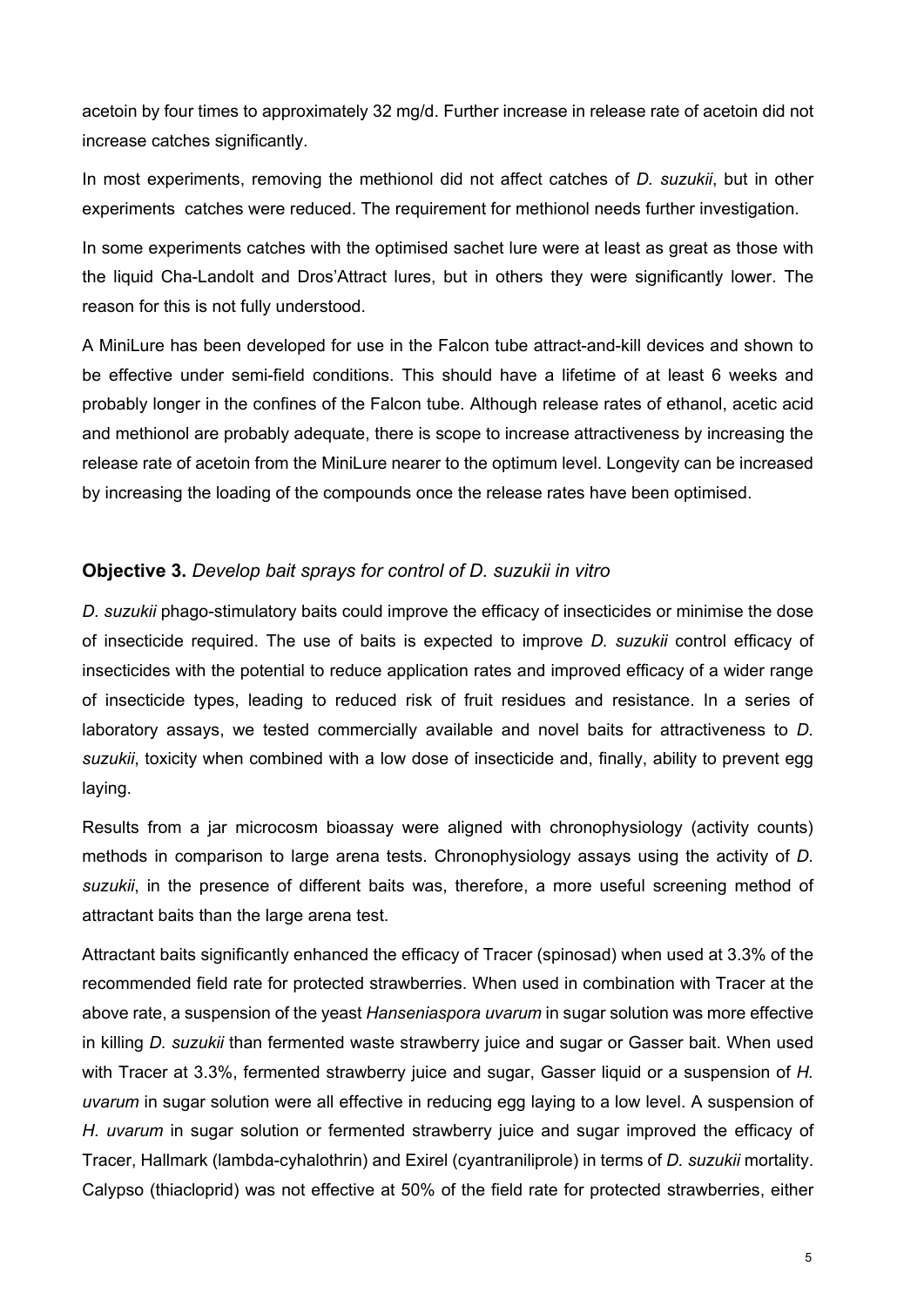with or without attractant baits. This work shows good promise for the use of feeding stimulant baits to improve the mortality and reduce egg laying of *D. suzukii* in crops*.*

## **Objective 4.** *Investigate prolonging spray intervals for maximum effect but minimal applications*

The aim of the studies in this objective were to determine the length of time that cherry extrafloral resources were available to *D. suzukki* in a cherry orchard and to investigate the length of time that PPPs targeted against *D. suzukii* in spray programmes were active in order to prolong the spray intervals beyond 7-10 days.

For the first aim, each week we picked leaves from `Penny` and `Sweetheart` orchards at NIAB EMR. The trees were not under polythene and therefore exposed to rain. From 5 April to 14 September, five leaves from each variety were collected and introduced, individually, onto on the floor of a culture cage of *D. suzukii*. The number of *D. suzukii* that landed and fed, the time to find the extrafloral nectaries and the length of feeding time over a five-minute period was recorded.

The first fecund *D. suzukii* was found on 6 April, then a week later more than half (57%) of the female *D. suzukii* in the traps were fecund; this coincided with flowering. As the season progressed the time taken to locate nectaries in the leaves tended to increase, but demonstrated that there was a food source available to *D. suzukii* until after fruit harvest. There was a weak link with less feeding after a period of rain, indicating that nectar and beneficial microbes could possibly have been washed from the surface of the leaves making the extra floral nectaries less attractive to *D. suzukii*.

To investigate spray intervals on cherry, two small trials were established; 1) Commercial trial with two replicate tunnels, 2) Semi-field trial at NIAB EMR in one tunnel. In the commercial trial, all plots were insect meshed but no untreated control was used. In the semi-field trial no insect mesh was installed and an untreated control was included.

Either a weekly or fortnightly commercially approved spray programme was employed at both sites. At the commercial site, 50 fruits were collected weekly. At the semi-field site leaves were collected weekly, just before the next spray was applied and a laboratory bioassay done to test the mortality of *D. suzukii* that came into contact with the leaves. In the commercial trial on fruit, there were two replicates of two cherry fruit varieties (Kordia and Regina) and in the semi-field trial there were four replicates of five leaves. Fruits collected from the commercial trial were incubated to record emerging *D. suzukii*. Monitoring traps were in place at both sites on the perimeter and inside the crop.

At the commercial site, the numbers of adult *D. suzukii* captured inside the insecticide treated tunnels (peak number, 11), inside the mesh, was lower than in the perimeter (peak 70), outside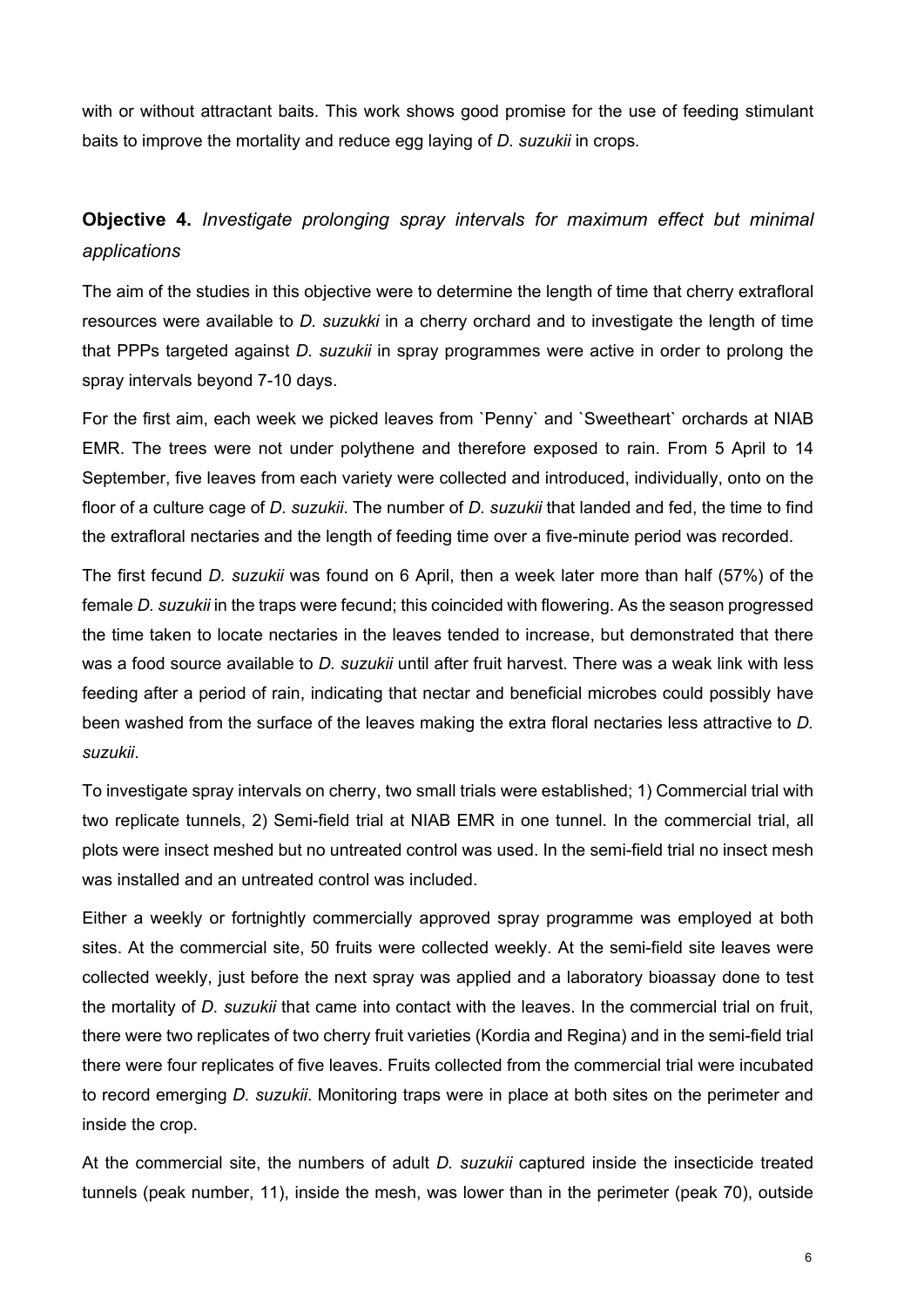the insect mesh. Only two female *D. suzukii* were found in all of the fruits sampled throughout the growing season; one from the weekly and one from the fortnightly spray programme.

In the semi-field leaf bioassay the mortality in the untreated control plots was usually less than 10%. There was significantly more *D. suzukii* mortality in the weekly and fortnightly spray programmes compared to the untreated control, but no difference between the two spray programmes until the spray applications ceased. Following the cessation of sprays, the effects of the insecticides declined over time (7-28 August). Hence, in this study, either weekly or fortnightly applications of insecticides to cherry leaves gave significantly higher mortality (~90%) compared to untreated leaves (up to 10%) 48 hours after exposure.

#### **Objective 5.** *Integrating exclusion netting with other successful controls*

Work on this objective will begin in 2019.

## **Objective 6.** *Develop, design and communicate a year round strategy for UK crops for D. suzukii control*

In collaboration with the AHDB communications team we are producing recommendations for year round control of *D. suzukii* that targets all life stages and habitats to reduce year on year populations, damage to fruit and the use of plant protection products used for control. In 2017, over 14 presentations and courses were delivered in 2017 by the entomology team in both Scotland and England. National Monitoring data was regularly communicated to the AHDB and SWD Working Group for dissemination to growers.